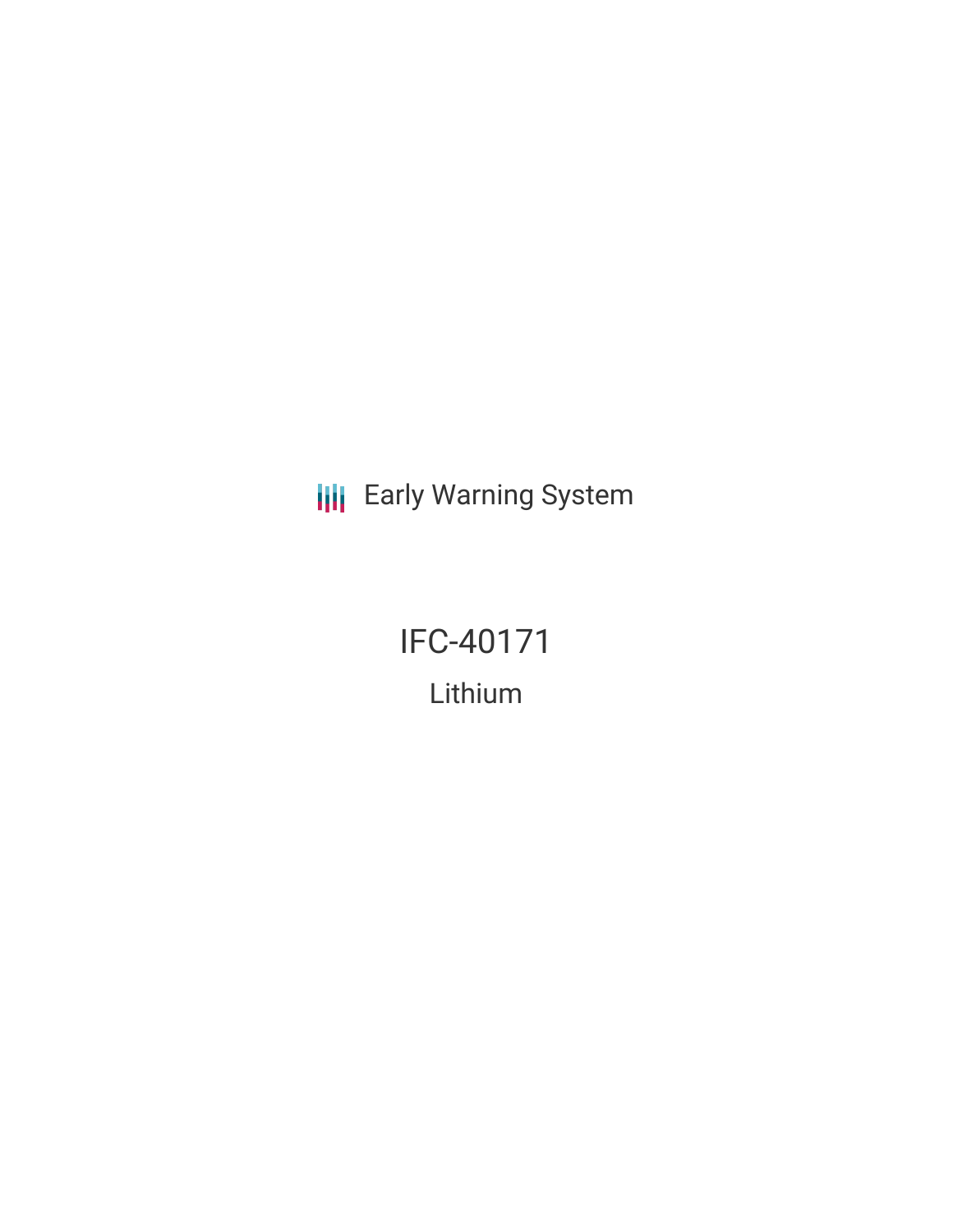# **Quick Facts**

| <b>Countries</b>               | India                                   |
|--------------------------------|-----------------------------------------|
| <b>Specific Location</b>       | Bengaluru                               |
| <b>Financial Institutions</b>  | International Finance Corporation (IFC) |
| <b>Status</b>                  | Approved                                |
| <b>Bank Risk Rating</b>        | B                                       |
| <b>Voting Date</b>             | 2018-06-07                              |
| <b>Borrower</b>                | LITHIUM URBAN TECHNOLOGIES PVT LTD      |
| <b>Sectors</b>                 | Finance, Transport                      |
| <b>Investment Type(s)</b>      | Equity                                  |
| <b>Investment Amount (USD)</b> | \$7.83 million                          |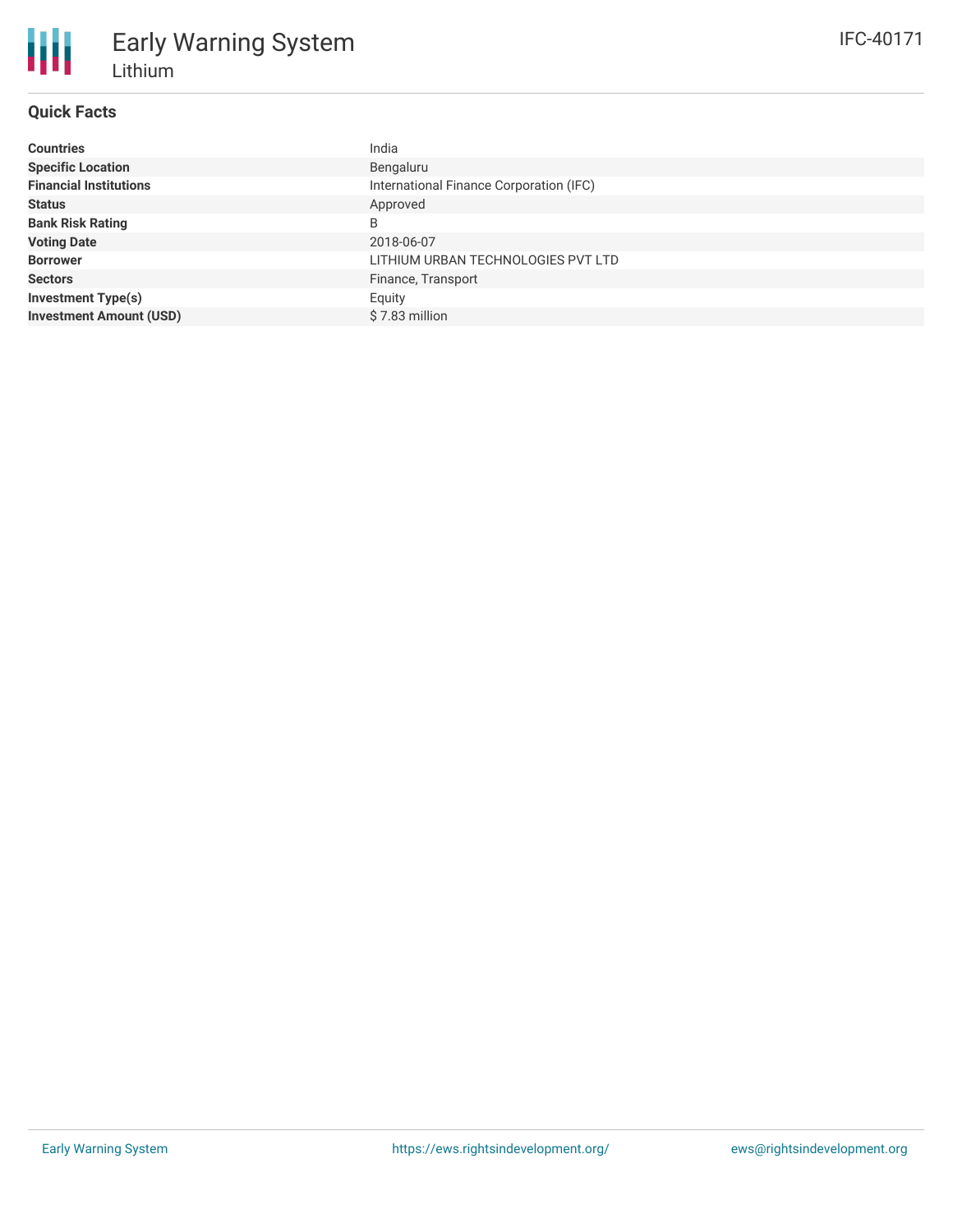

# **Project Description**

The project consists of an IFC equity investment of U\$7.83 million in Lithium Urban Technologies Private Limited in India. Lithium Urban Technologies Private Limited provides corporate employee transportation service in Bengaluru and Delhi NCR through Electric Vehicles, DC-Fast charging infrastructure and integrated fleet management technology to other companies.

The proposed objectives of the project are:

1. The Project aims to help in the avoidance of Greenhouse gas emissions by introducing more Electric Vehicles in urban transport and displacing fuel-based vehicles.

2. IFC anticipates that the Project will help create jobs for about 8,000-10,000 drivers over the next five years.

3. Beyond the Project, the expansion of Lithium will promote sustainability in urban transport by demonstrating the viability and feasibility of EVs in the market.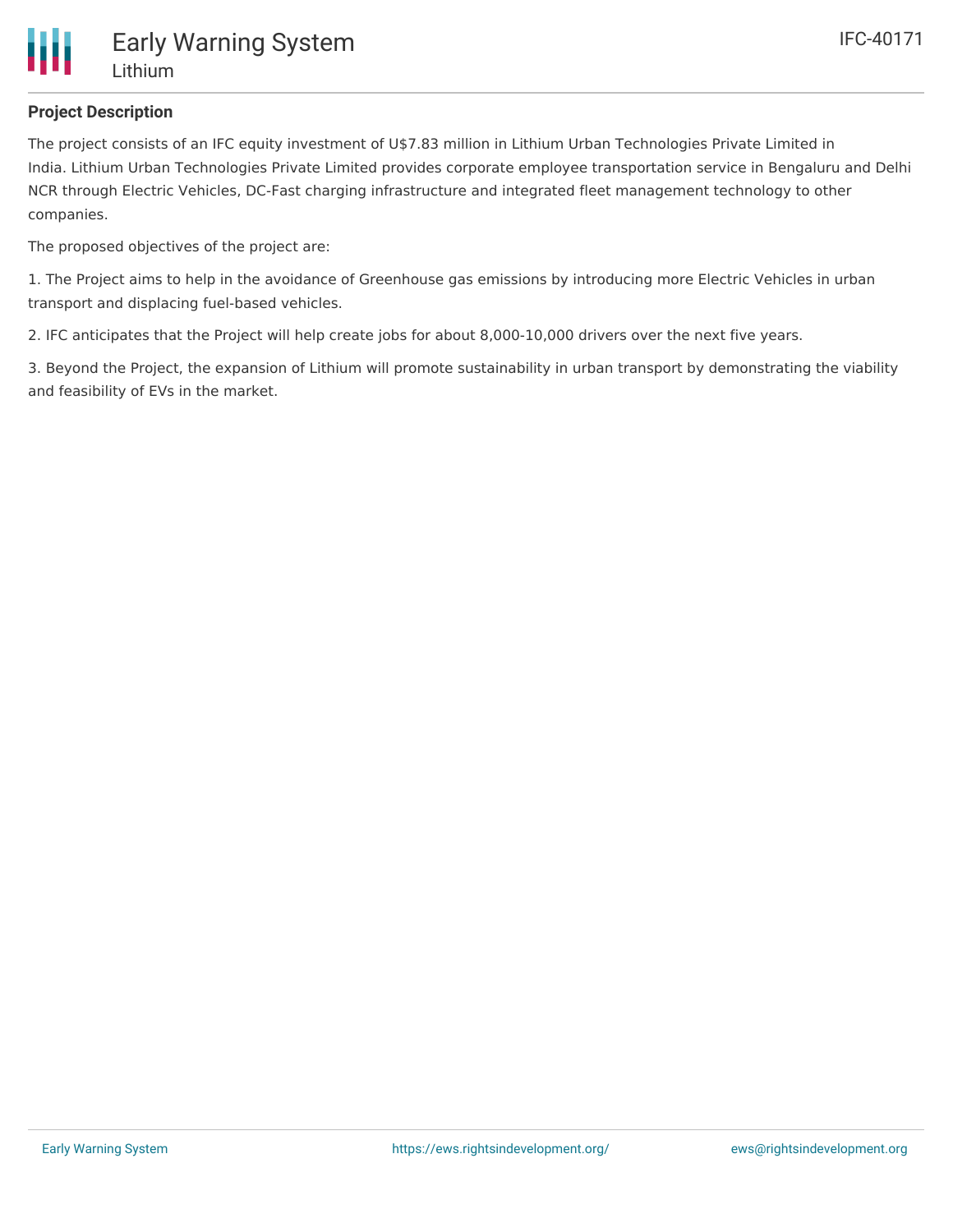## **Investment Description**

• International Finance Corporation (IFC)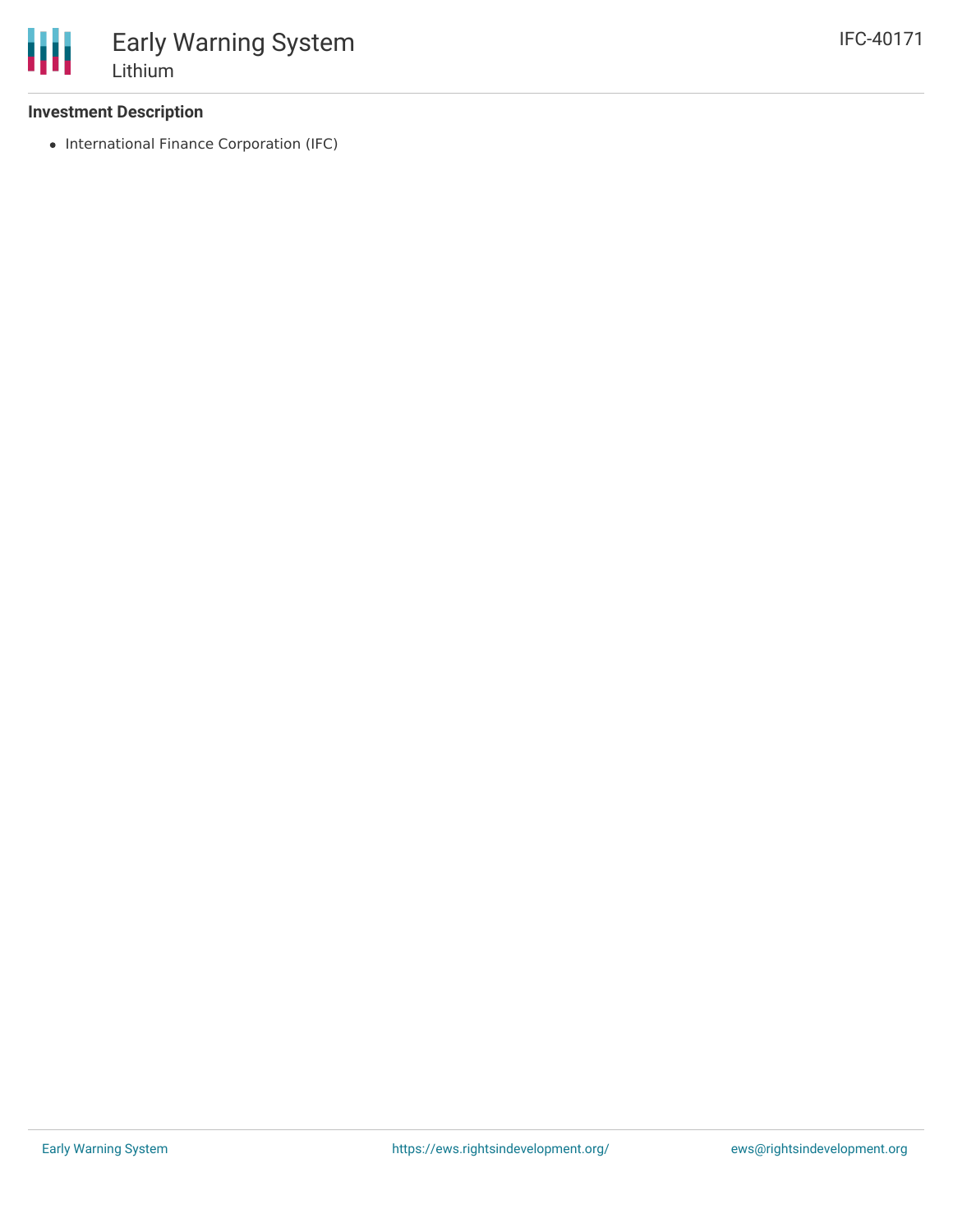



| <b>Private Actor 1</b> | <b>Private Actor</b><br>1 Role | <b>Private Actor</b><br><b>Sector</b> | <b>Relation</b> | <b>Private Actor 2</b>             | <b>Private Actor</b><br>2 Role | <b>Private Actor</b><br>2 Sector |
|------------------------|--------------------------------|---------------------------------------|-----------------|------------------------------------|--------------------------------|----------------------------------|
|                        |                                | $\sim$                                |                 | LITHIUM URBAN TECHNOLOGIES PVT LTD | Client                         | -                                |